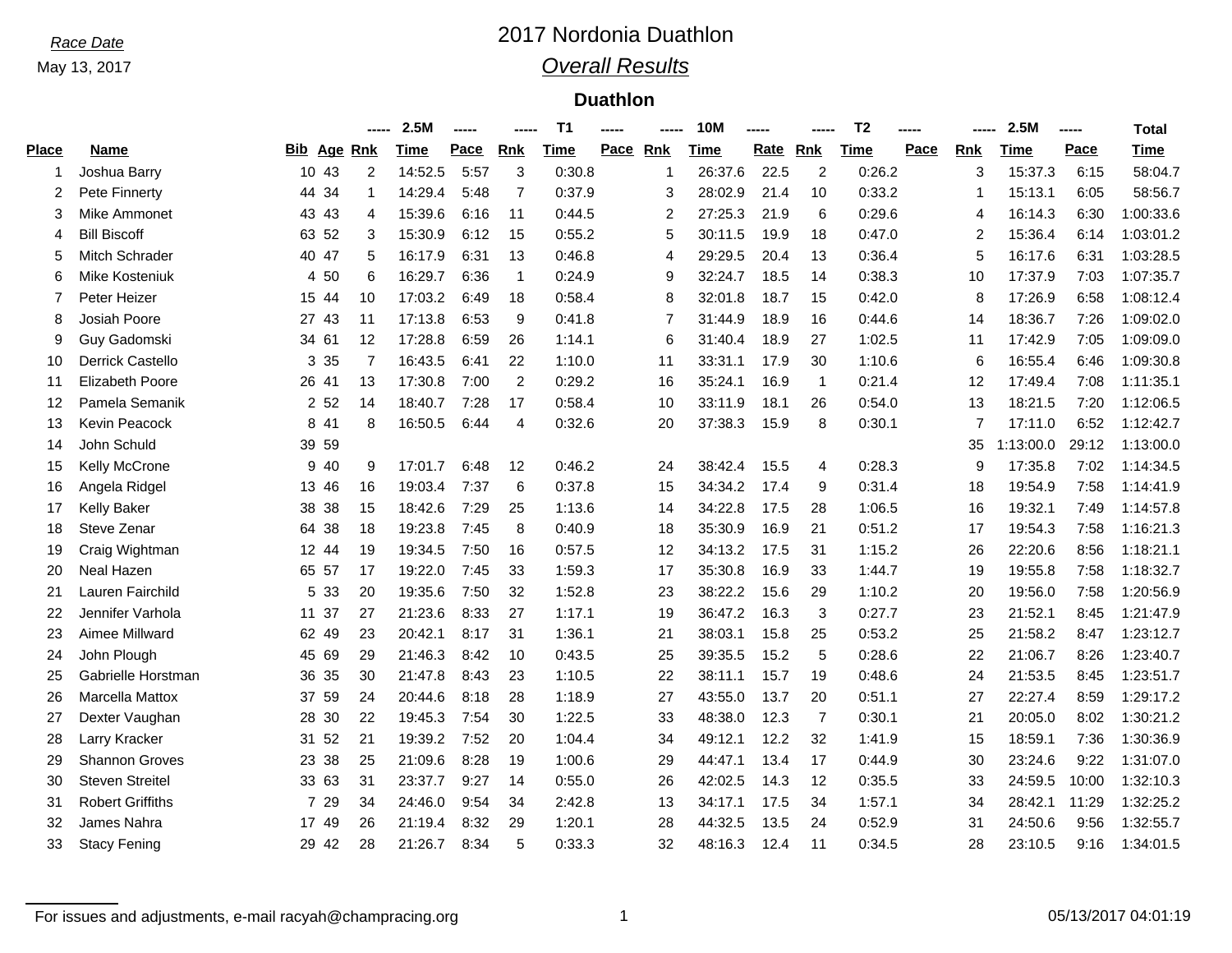May 13, 2017

# *Race Date* 2017 Nordonia Duathlon *Overall Results*

**Duathlon**

|              |                 |             | ----- | 2.5M    | ----- |            |             | ----- | ------   | <b>10M</b>  | $- - - - -$ | $\begin{array}{c} \textbf{} \end{array}$ |        | ------ | -----      | 2.5M    | $\begin{array}{c} \multicolumn{3}{c} {\textbf{1}} & \multicolumn{3}{c} {\textbf{1}} & \multicolumn{3}{c} {\textbf{1}} \\ \multicolumn{3}{c} {\textbf{1}} & \multicolumn{3}{c} {\textbf{1}} & \multicolumn{3}{c} {\textbf{1}} \\ \multicolumn{3}{c} {\textbf{1}} & \multicolumn{3}{c} {\textbf{1}} & \multicolumn{3}{c} {\textbf{1}} \\ \multicolumn{3}{c} {\textbf{1}} & \multicolumn{3}{c} {\textbf{1}} & \multicolumn{3}{c} {\textbf{1}} \\ \multicolumn{3}{c} {\textbf{1}} & \multicolumn{$ | <b>Total</b> |
|--------------|-----------------|-------------|-------|---------|-------|------------|-------------|-------|----------|-------------|-------------|------------------------------------------|--------|--------|------------|---------|------------------------------------------------------------------------------------------------------------------------------------------------------------------------------------------------------------------------------------------------------------------------------------------------------------------------------------------------------------------------------------------------------------------------------------------------------------------------------------------------|--------------|
| <b>Place</b> | Name            | Bib Age Rnk |       | Time    | Pace  | <b>Rnk</b> | <u>Time</u> |       | Pace Rnk | <u>Time</u> | Rate        | <b>Rnk</b>                               | Time   | Pace   | <b>Rnk</b> | Time    | <u>Pace</u>                                                                                                                                                                                                                                                                                                                                                                                                                                                                                    | <b>Time</b>  |
| 34           | Felicia Galant  | 66 41       | 32    | 24:09.8 | 9:40  | -24        | 1:11.5      |       | 30       | 47:02.3     | 12.8        | 23                                       | 0:52.9 |        | 29         | 23:19.3 | 9:20                                                                                                                                                                                                                                                                                                                                                                                                                                                                                           | 1:36:36.0    |
| 35           | Michelle Talboo | 32 47       | 33    | 24:10.3 | 9:40  |            | 1:07.7      |       | 31       | 47:07.2     | 12.7        | 22                                       | 0:52.5 |        | 32         | 24:57.5 | 9:59                                                                                                                                                                                                                                                                                                                                                                                                                                                                                           | 1:38:15.3    |

For issues and adjustments, e-mail racyah@champracing.org 2 2 05/13/2017 04:01:20